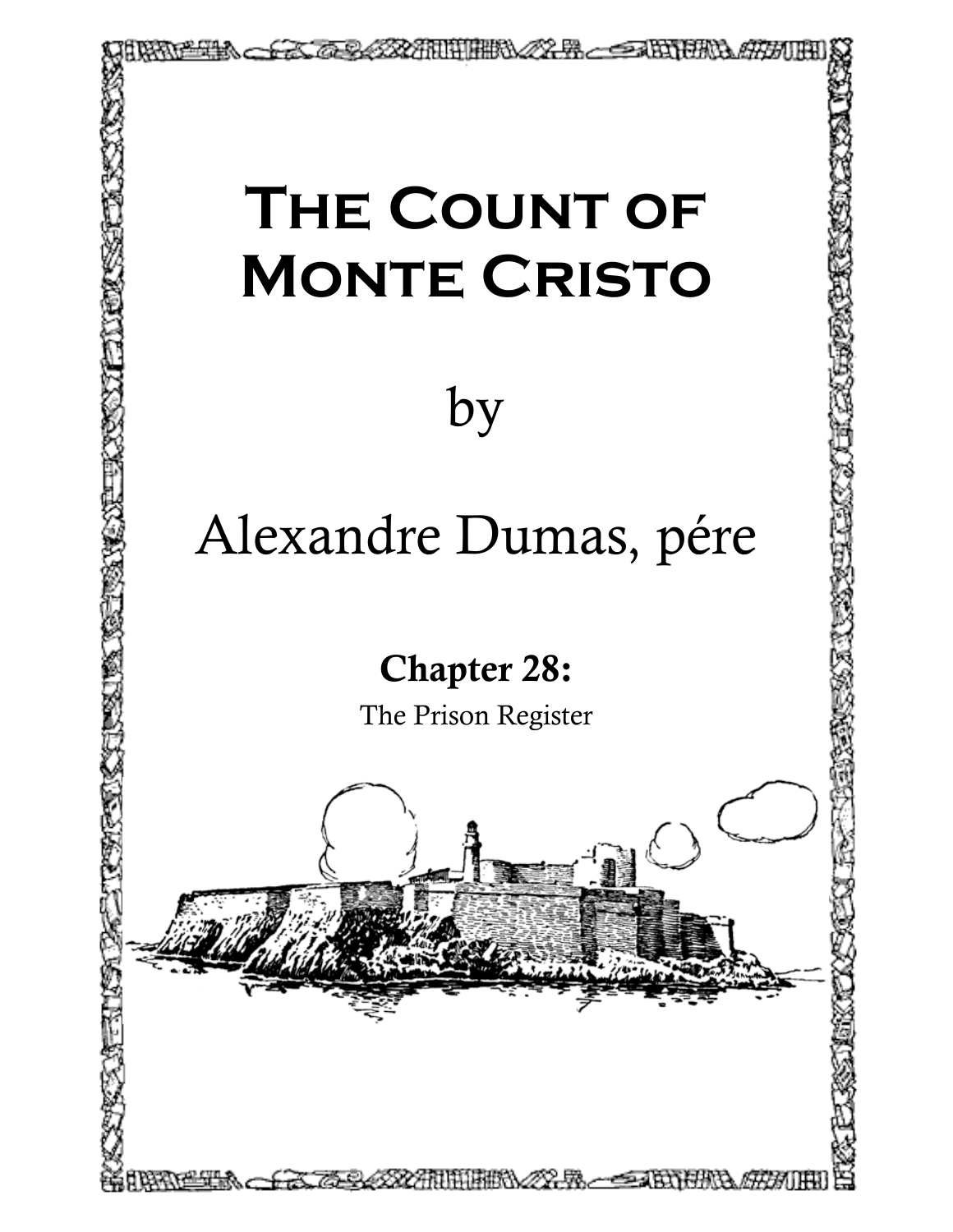The day after that in which the scene we have just described had taken place on the road between Bellegarde and Beaucaire, a man of about thirty or two and thirty, dressed in a bright blue frock coat, nankeen trousers, and a white waistcoat, having the appearance and accent of an Englishman, presented himself before the mayor of Marseilles. "Sir," said he, "I am chief clerk of the house of Thomson & French, of Rome. We are, and have been these ten years, connected with the house of Morrel & Son, of Marseilles. We have a hundred thousand francs or thereabouts loaned on their securities, and we are a little uneasy at reports that have reached us that the firm is on the brink of ruin. I have come, therefore, express from Rome, to ask you for information."

"Sir," replied the mayor. "I know very well that during the last four or five years misfortune has seemed to pursue M. Morrel. He has lost four or five vessels, and suffered by three or four bankruptcies; but it is not for me, although I am a creditor myself to the amount of ten thousand francs, to give any information as to the state of his finances. Ask of me, as mayor, what is my opinion of M. Morrel, and I shall say that he is a man honorable to the last degree, and who has up to this time fulfilled every engagement with scrupulous punctuality. This is all I can say, sir; if you wish to learn more, address yourself to M. de Boville, the inspector of prisons, No. 15, Rue de Nouailles; he has, I believe, two hundred thousand francs in Morrel's hands, and if there be any grounds for apprehension, as this is a greater amount than mine, you will most probably find him better informed than myself."

The Englishman seemed to appreciate this extreme delicacy, made his bow and went away, proceeding with a characteristic British stride towards the street mentioned. M. de Boville was in his private room, and the Englishman, on perceiving him, made a gesture of surprise, which seemed to indicate that it was not the first time he had been in his presence. As to M. de Boville, he was in such a state of despair, that it was evident all the faculties of his mind, absorbed in the thought which occupied him at the moment, did not allow either his memory or his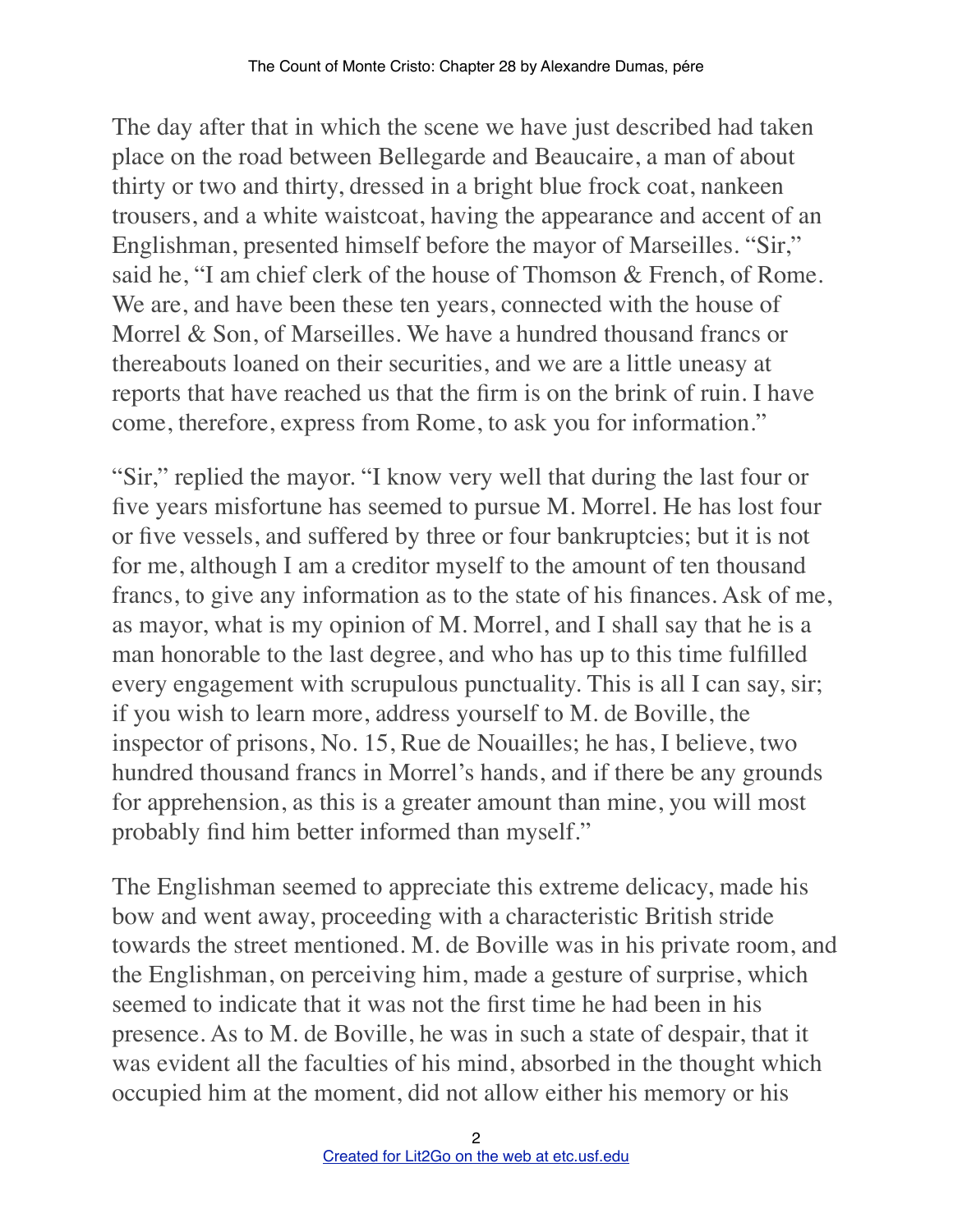imagination to stray to the past. The Englishman, with the coolness of his nation, addressed him in terms nearly similar to those with which he had accosted the mayor of Marseilles. "Oh, sir," exclaimed M. de Boville, "your fears are unfortunately but too well founded, and you see before you a man in despair. I had two hundred thousand francs placed in the hands of Morrel  $&$  Son; these two hundred thousand francs were the dowry of my daughter, who was to be married in a fortnight, and these two hundred thousand francs were payable, half on the 15th of this month, and the other half on the 15th of next month. I had informed M. Morrel of my desire to have these payments punctually, and he has been here within the last half–hour to tell me that if his ship, the Pharaon, did not come into port on the 15th, he would be wholly unable to make this payment."

"But," said the Englishman, "this looks very much like a suspension of payment."

"It looks more like bankruptcy!" exclaimed M. de Boville despairingly.

The Englishman appeared to reflect a moment, and then said,—"From which it would appear, sir, that this credit inspires you with considerable apprehension?"

"To tell you the truth, I consider it lost."

"Well, then, I will buy it of you!"

"You?"

"Yes, I!"

"But at a tremendous discount, of course?"

"No, for two hundred thousand francs. Our house," added the Englishman with a laugh, "does not do things in that way."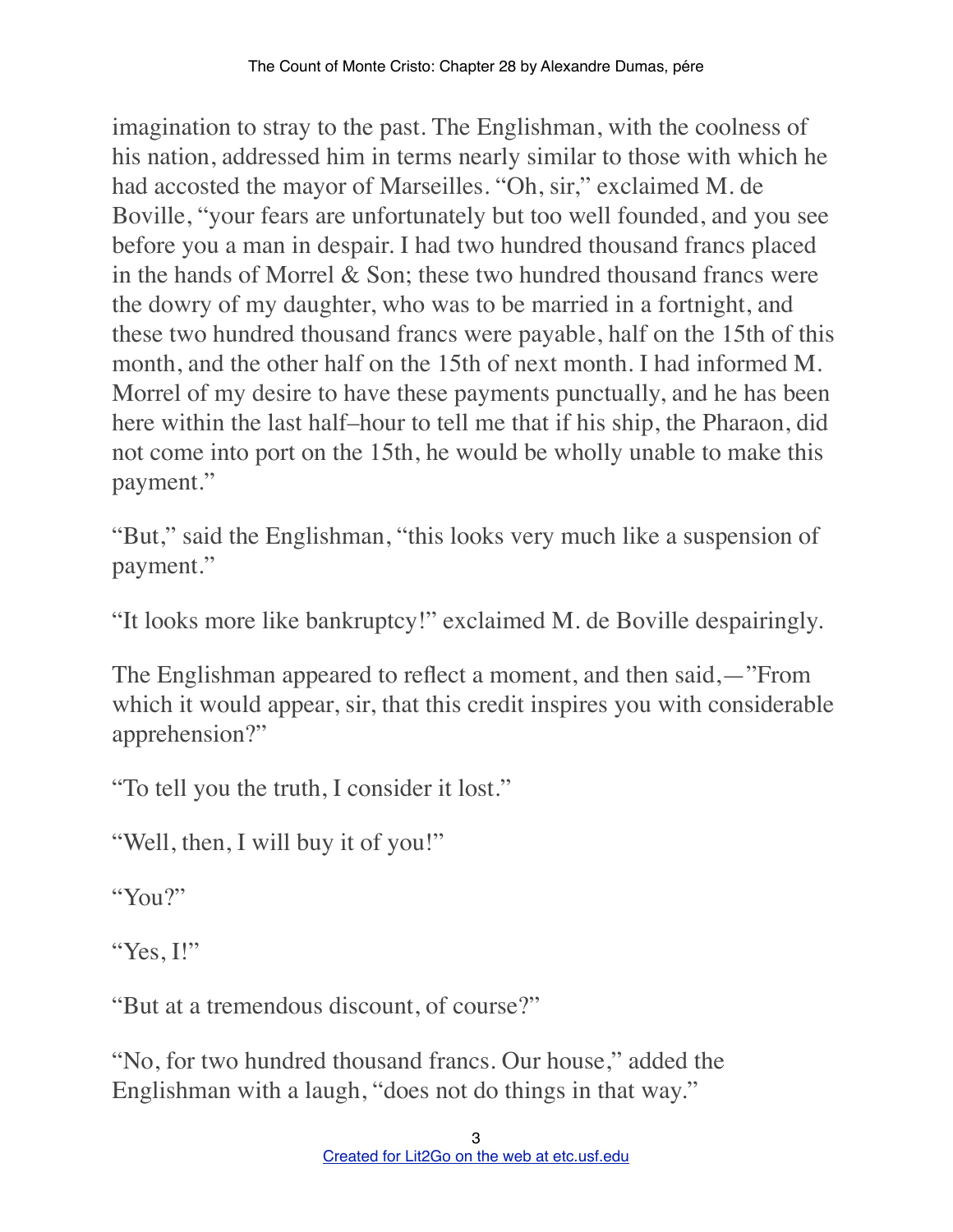"And you will pay"—

"Ready money." And the Englishman drew from his pocket a bundle of bank–notes, which might have been twice the sum M. de Boville feared to lose. A ray of joy passed across M. de Boville's countenance, yet he made an effort at self–control, and said,—"Sir, I ought to tell you that, in all probability, you will not realize six per cent of this sum."

"That's no affair of mine," replied the Englishman, "that is the affair of the house of Thomson & French, in whose name I act. They have, perhaps, some motive to serve in hastening the ruin of a rival firm. But all I know, sir, is, that I am ready to hand you over this sum in exchange for your assignment of the debt. I only ask a brokerage."

"Of course, that is perfectly just," cried M. de Boville. "The commission is usually one and a half; will you have two—three—five per cent, or even more? Whatever you say."

"Sir," replied the Englishman, laughing, "I am like my house, and do not do such things—no, the commission I ask is quite different."

"Name it, sir, I beg."

"You are the inspector of prisons?"

"I have been so these fourteen years."

"You keep the registers of entries and departures?"

"I do."

"To these registers there are added notes relative to the prisoners?"

"There are special reports on every prisoner."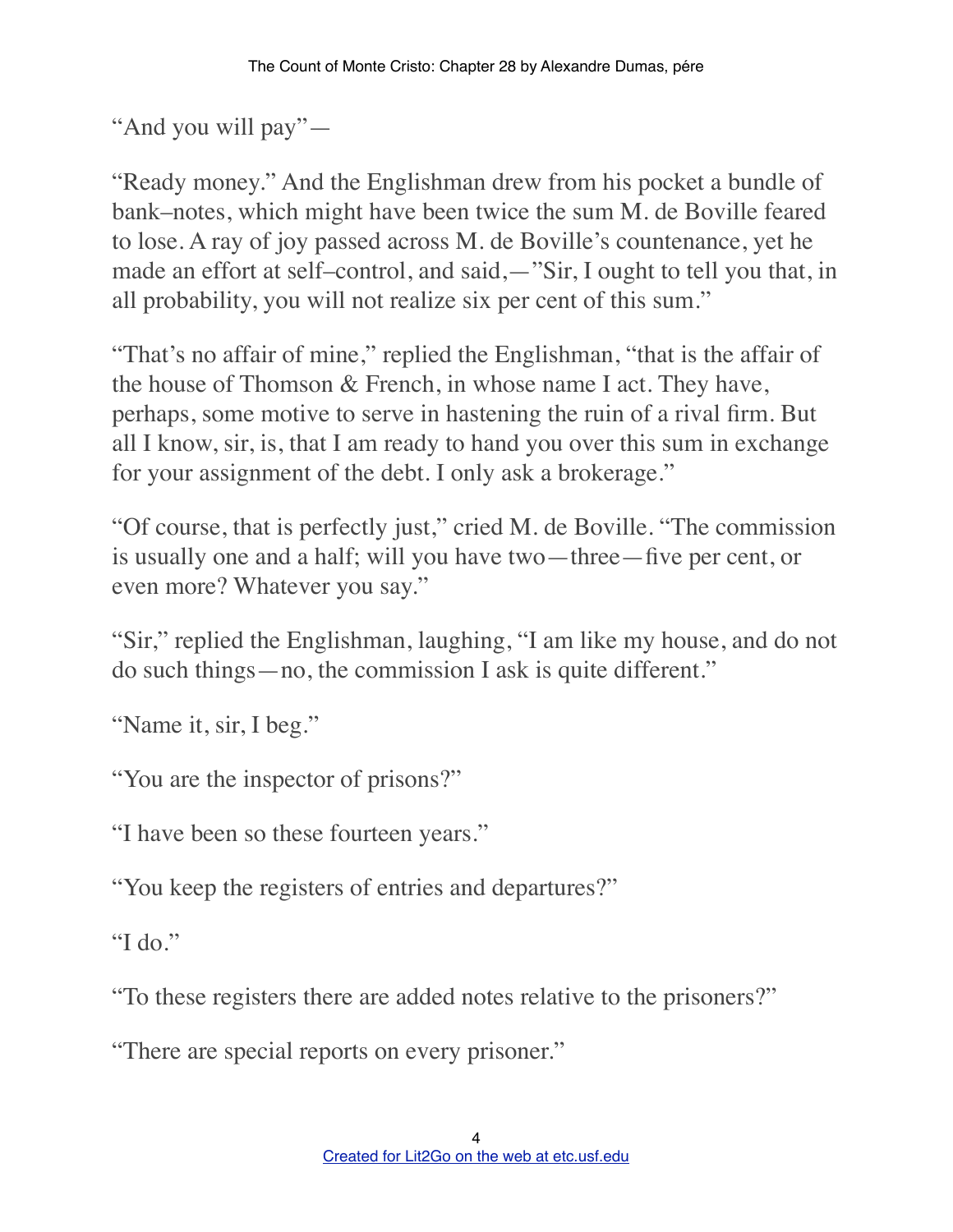"Well, sir, I was educated at home by a poor devil of an abbe, who disappeared suddenly. I have since learned that he was confined in the Chateau d'If, and I should like to learn some particulars of his death."

"What was his name?"

"The Abbe Faria."

"Oh, I recollect him perfectly," cried M. de Boville; "he was crazy."

"So they said."

"Oh, he was, decidedly."

"Very possibly; but what sort of madness was it?"

"He pretended to know of an immense treasure, and offered vast sums to the government if they would liberate him."

"Poor devil!—and he is dead?"

"Yes, sir, five or six months ago—last February."

"You have a good memory, sir, to recollect dates so well."

"I recollect this, because the poor devil's death was accompanied by a singular incident."

"May I ask what that was?" said the Englishman with an expression of curiosity, which a close observer would have been astonished at discovering in his phlegmatic countenance.

"Oh dear, yes, sir; the abbe's dungeon was forty or fifty feet distant from that of one of Bonaparte's emissaries,—one of those who had contributed the most to the return of the usurper in 1815,—a very resolute and very dangerous man."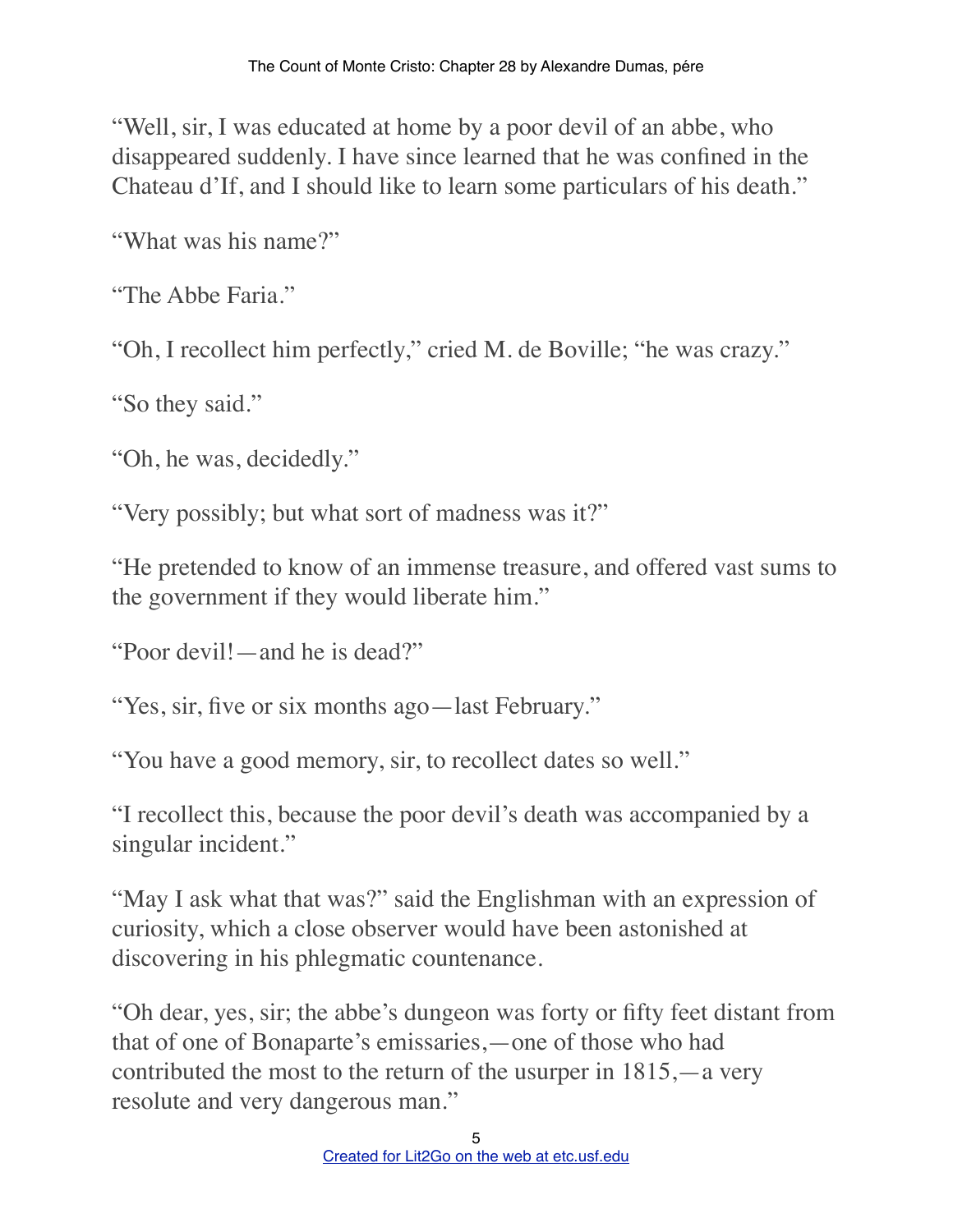"Indeed!" said the Englishman.

"Yes," replied M. de Boville; "I myself had occasion to see this man in 1816 or 1817, and we could only go into his dungeon with a file of soldiers. That man made a deep impression on me; I shall never forget his countenance!" The Englishman smiled imperceptibly.

"And you say, sir," he interposed, "that the two dungeons"—

"Were separated by a distance of fifty feet; but it appears that this Edmond Dantes"—

"This dangerous man's name was"—

"Edmond Dantes. It appears, sir, that this Edmond Dantes had procured tools, or made them, for they found a tunnel through which the prisoners held communication with one another."

"This tunnel was dug, no doubt, with an intention of escape?"

"No doubt; but unfortunately for the prisoners, the Abbe Faria had an attack of catalepsy, and died."

"That must have cut short the projects of escape."

"For the dead man, yes," replied M. de Boville, "but not for the survivor; on the contrary, this Dantes saw a means of accelerating his escape. He, no doubt, thought that prisoners who died in the Chateau d'If were interred in an ordinary burial–ground, and he conveyed the dead man into his own cell, took his place in the sack in which they had sewed up the corpse, and awaited the moment of interment."

"It was a bold step, and one that showed some courage," remarked the Englishman.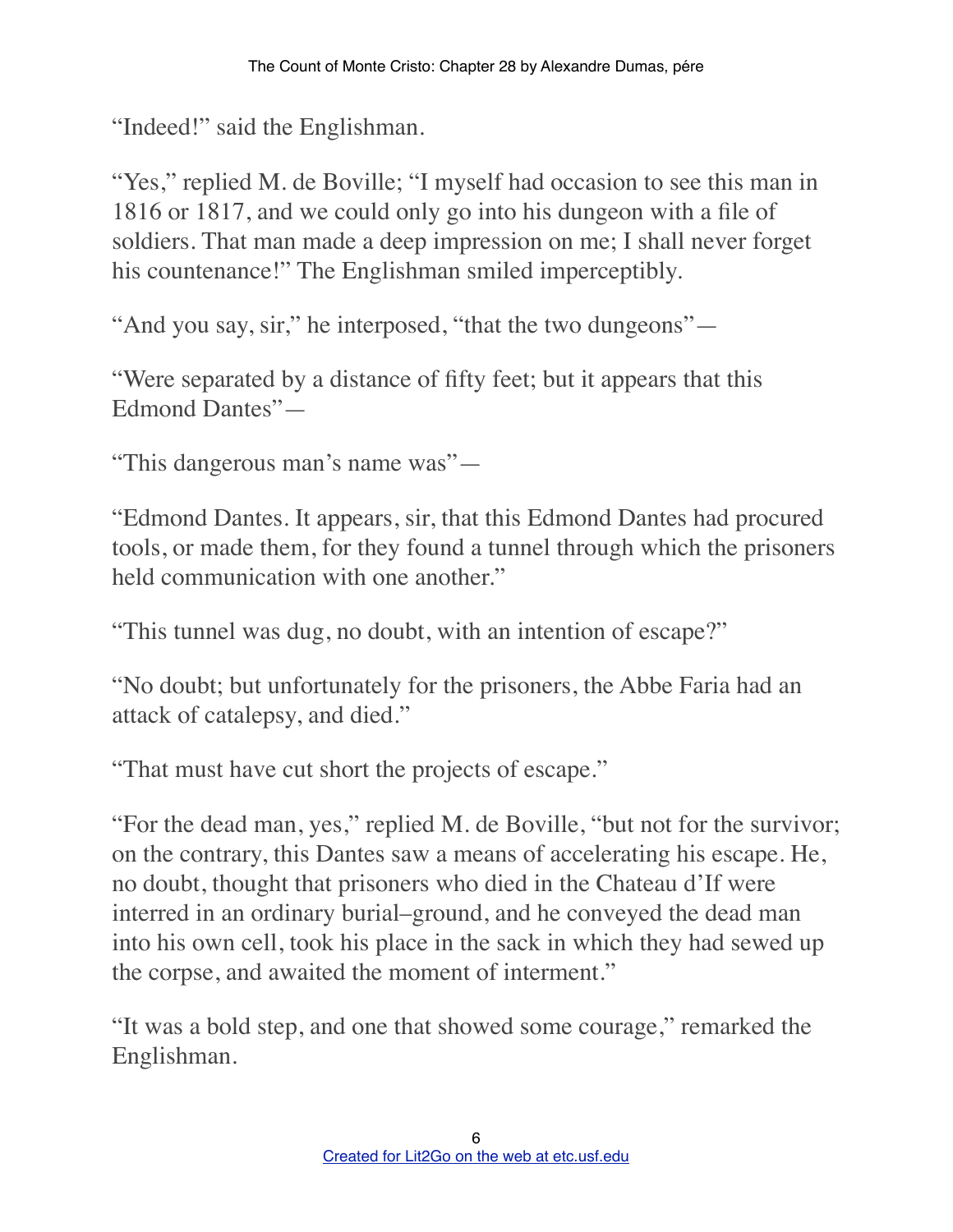"As I have already told you, sir, he was a very dangerous man; and, fortunately, by his own act disembarrassed the government of the fears it had on his account."

"How was that?"

"How? Do you not comprehend?"

"No."

"The Chateau d'If has no cemetery, and they simply throw the dead into the sea, after fastening a thirty–six pound cannon–ball to their feet."

"Well," observed the Englishman as if he were slow of comprehension.

"Well, they fastened a thirty–six pound ball to his feet, and threw him into the sea."

"Really!" exclaimed the Englishman.

"Yes, sir," continued the inspector of prisons. "You may imagine the amazement of the fugitive when he found himself flung headlong over the rocks! I should like to have seen his face at that moment."

"That would have been difficult."

"No matter," replied De Boville, in supreme good–humor at the certainty of recovering his two hundred thousand francs,—"no matter, I can fancy it." And he shouted with laughter.

"So can I," said the Englishman, and he laughed too; but he laughed as the English do, "at the end of his teeth."

"And so," continued the Englishman who first gained his composure, "he was drowned?"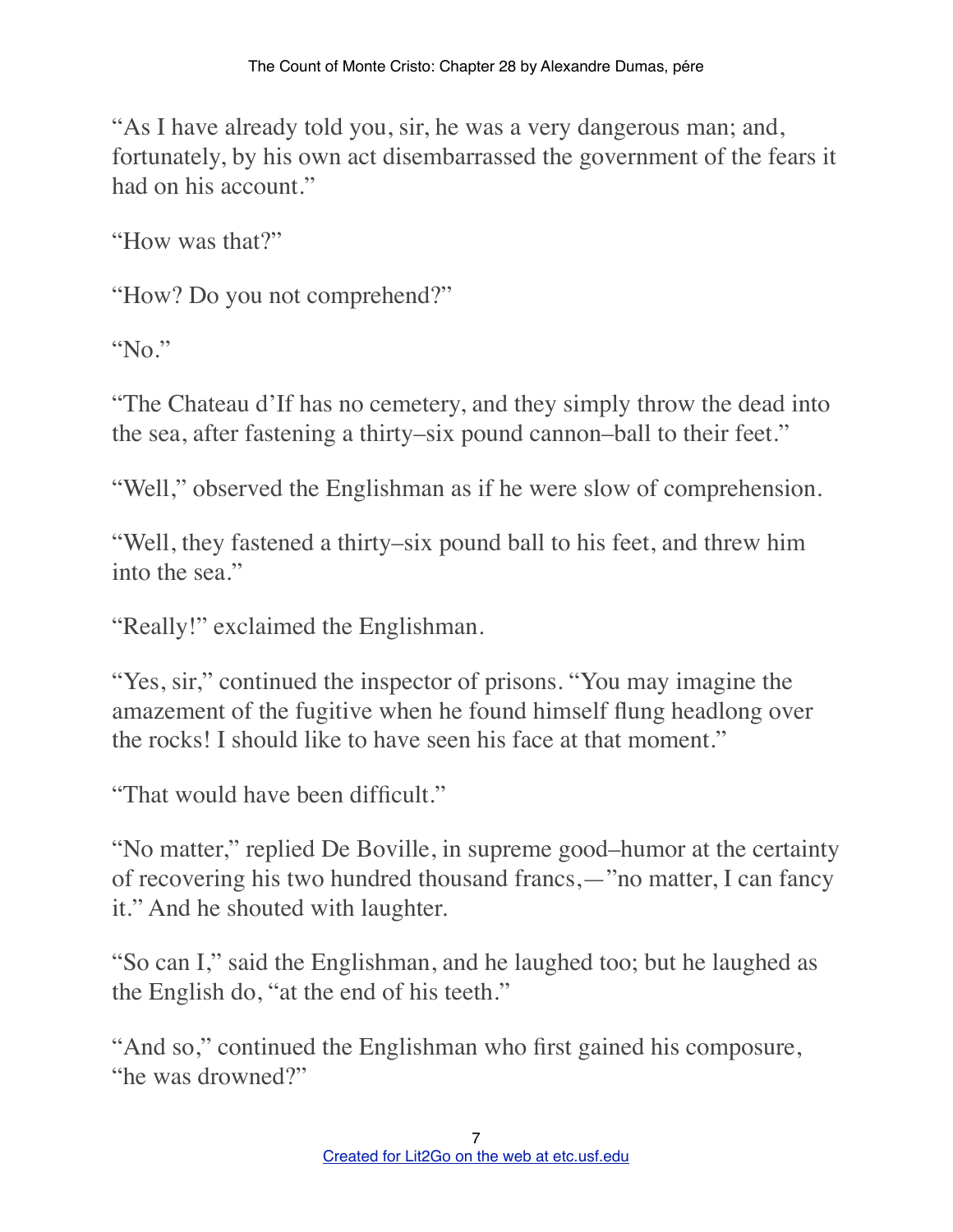"Unquestionably."

"So that the governor got rid of the dangerous and the crazy prisoner at the same time?"

"Precisely."

"But some official document was drawn up as to this affair, I suppose?" inquired the Englishman.

"Yes, yes, the mortuary deposition. You understand, Dantes' relations, if he had any, might have some interest in knowing if he were dead or alive."

"So that now, if there were anything to inherit from him, they may do so with easy conscience. He is dead, and no mistake about it."

"Oh, yes; and they may have the fact attested whenever they please."

"So be it," said the Englishman. "But to return to these registers."

"True, this story has diverted our attention from them. Excuse me."

"Excuse you for what? For the story? By no means; it really seems to me very curious."

"Yes, indeed. So, sir, you wish to see all relating to the poor abbe, who really was gentleness itself."

"Yes, you will much oblige me."

"Go into my study here, and I will show it to you." And they both entered M. de Boville's study. Everything was here arranged in perfect order; each register had its number, each file of papers its place. The inspector begged the Englishman to seat himself in an arm–chair, and placed before him the register and documents relative to the Chateau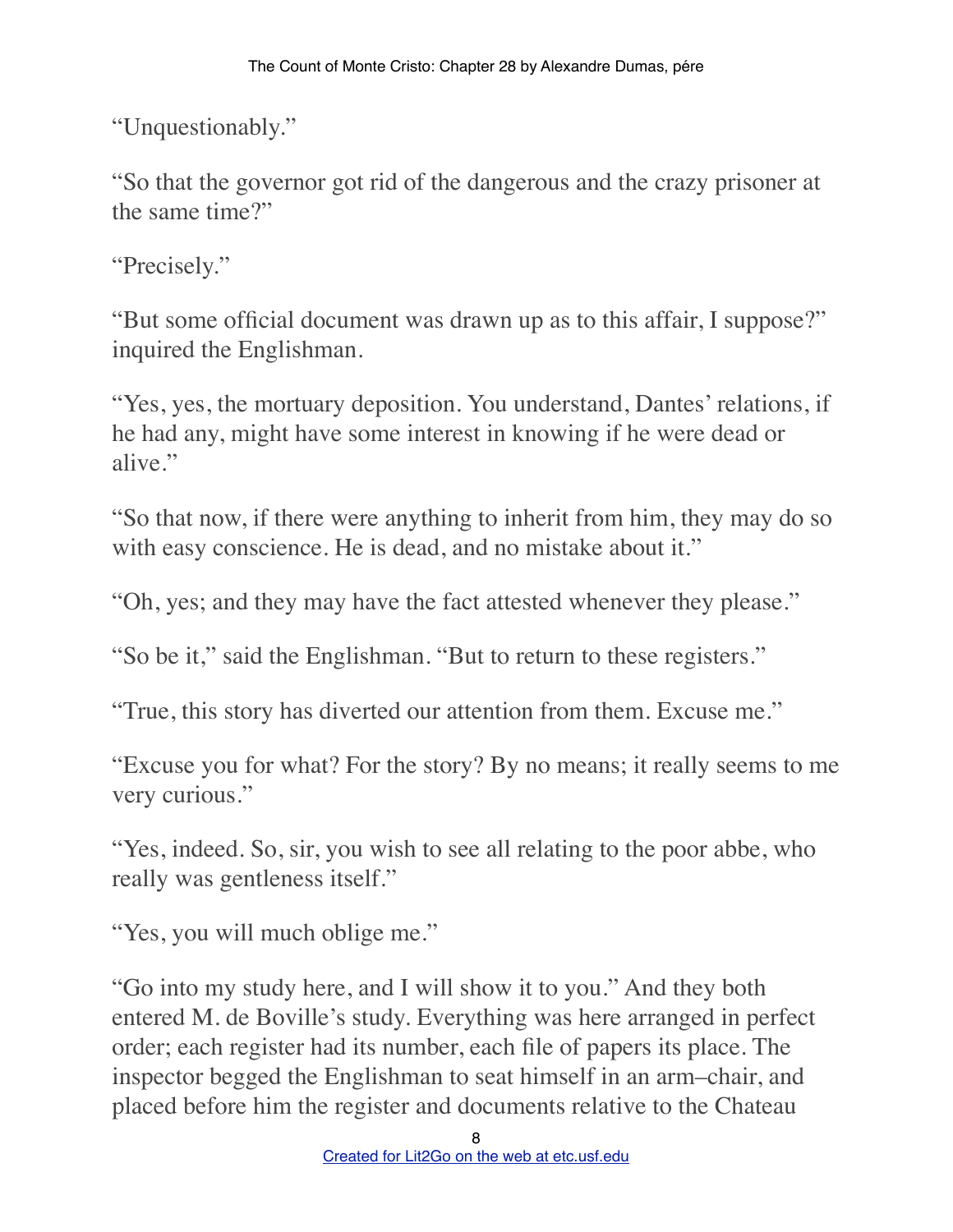d'If, giving him all the time he desired for the examination, while De Boville seated himself in a corner, and began to read his newspaper. The Englishman easily found the entries relative to the Abbe Faria; but it seemed that the history which the inspector had related interested him greatly, for after having perused the first documents he turned over the leaves until he reached the deposition respecting Edmond Dantes. There he found everything arranged in due order,—the accusation, examination, Morrel's petition, M. de Villefort's marginal notes. He folded up the accusation quietly, and put it as quietly in his pocket; read the examination, and saw that the name of Noirtier was not mentioned in it; perused, too, the application dated 10th April, 1815, in which Morrel, by the deputy procureur's advice, exaggerated with the best intentions (for Napoleon was then on the throne) the services Dantes had rendered to the imperial cause—services which Villefort's certificates rendered indispensable. Then he saw through the whole thing. This petition to Napoleon, kept back by Villefort, had become, under the second restoration, a terrible weapon against him in the hands of the king's attorney. He was no longer astonished when he searched on to find in the register this note, placed in a bracket against his name:—

## Edmond Dantes.

An inveterate Bonapartist; took an active part in the return from the Island of Elba.

To be kept in strict solitary confinement, and to be closely watched and guarded.

Beneath these lines was written in another hand: "See note above nothing can be done." He compared the writing in the bracket with the writing of the certificate placed beneath Morrel's petition, and discovered that the note in the bracket was the same writing as the certificate—that is to say, was in Villefort's handwriting. As to the note which accompanied this, the Englishman understood that it might have